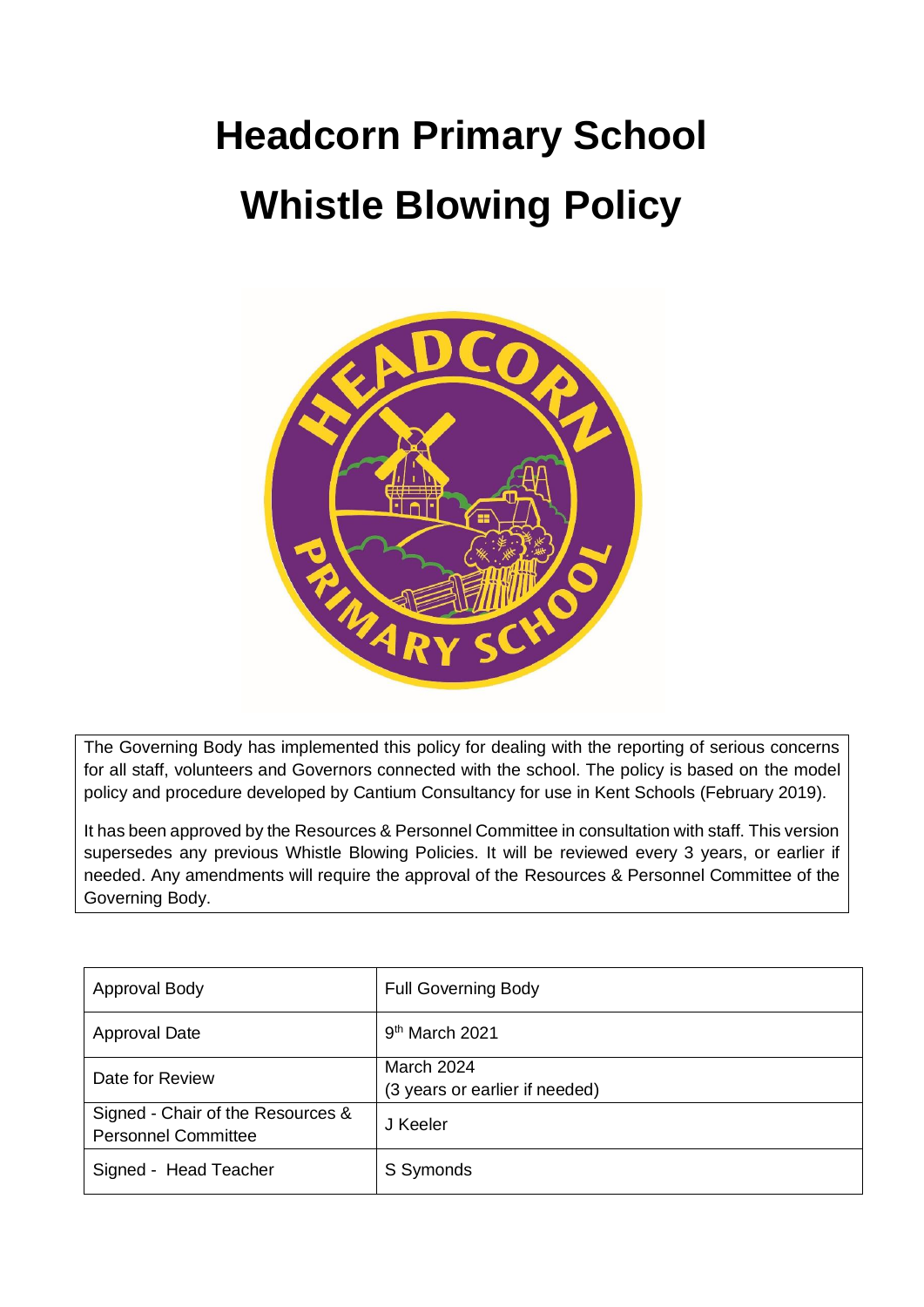# Contents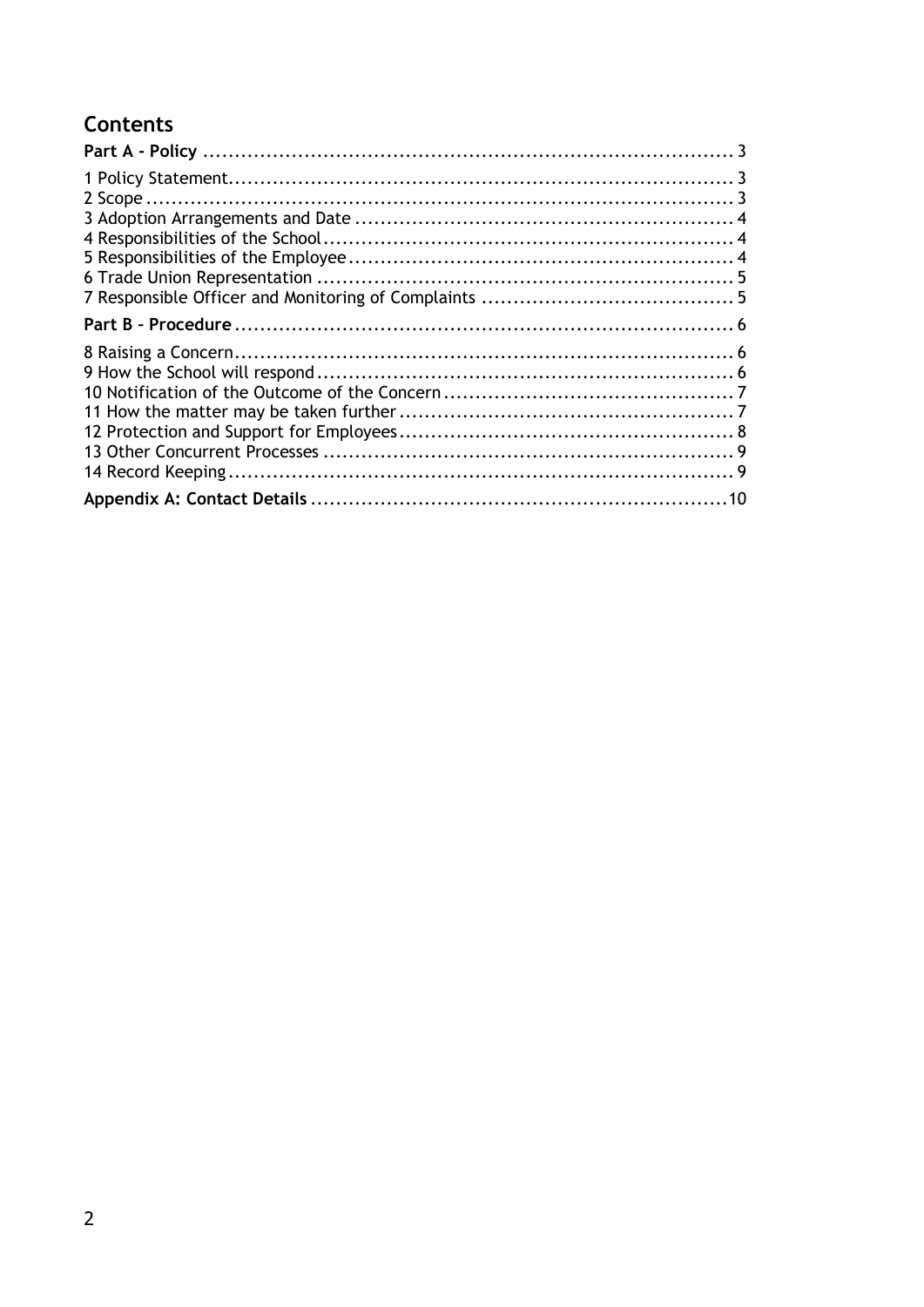#### <span id="page-2-1"></span><span id="page-2-0"></span>**Part A - Policy 1 Policy Statement**

The School is committed to achieving the highest possible standards of probity and integrity regarding its practices.

The School recognises that it is important for all Employees to have a means by which they can raise serious concerns about any aspect of the operation of the School. The School further acknowledges its obligations under the Public Disclosure Act (1998) to ensure mechanisms are in place through which concerns relating to matters of public interest can be raised.

The School encourages Employees to raise any concerns internally at the earliest opportunity rather than disregarding issues or raising the matter externally.

The School will address concerns seriously and undertake as much investigation as is necessary given the circumstances – this may include referral to external agencies.

The School will endeavour to advise an Employee of any actions / outcome arising from a complaint where appropriate.

The School will provide reasonable support to an Employee who raises a concern.

The School will ensure that where a concern is raised, an Employee will be protected from detriment, harassment and victimisation. It is recognised that in certain cases it may be appropriate to consider concerns raised on a confidential or anonymous basis.

This policy and procedure explains:

- the mechanism for raising concerns.
- the range of responses the School may take upon receipt of concerns.
- the support and protection available to Employees.

#### <span id="page-2-2"></span>**2 Scope**

This Policy and Procedure applies to all Employees of Headcorn Primary School. (This policy also applies to agency workers, volunteers, contractors and others working on School premises).

Protect defines whistleblowing as:

*'The raising of a concern either within the work place or externally, about a danger, risk, malpractice or wrong doing which affects others.'*

The Whistleblowing Procedure provides a means for Employees to raise concerns about conduct or situations which they believe are inappropriate. Concerns may include, but are not limited to:

- Conduct which is, has been or is likely to be an offence or breach of law
- Conduct that has occurred, is occurring or is likely to occur as a result of which the School fails to comply with a legal obligation
- Acts or potential acts of fraud / corruption / bribery or the misuse of public funds / resources
- Miscarriages of justice
- Past, current or likely health and safety risks
- Concerns about any aspect of service provision
- Concerns of a safeguarding / child protection nature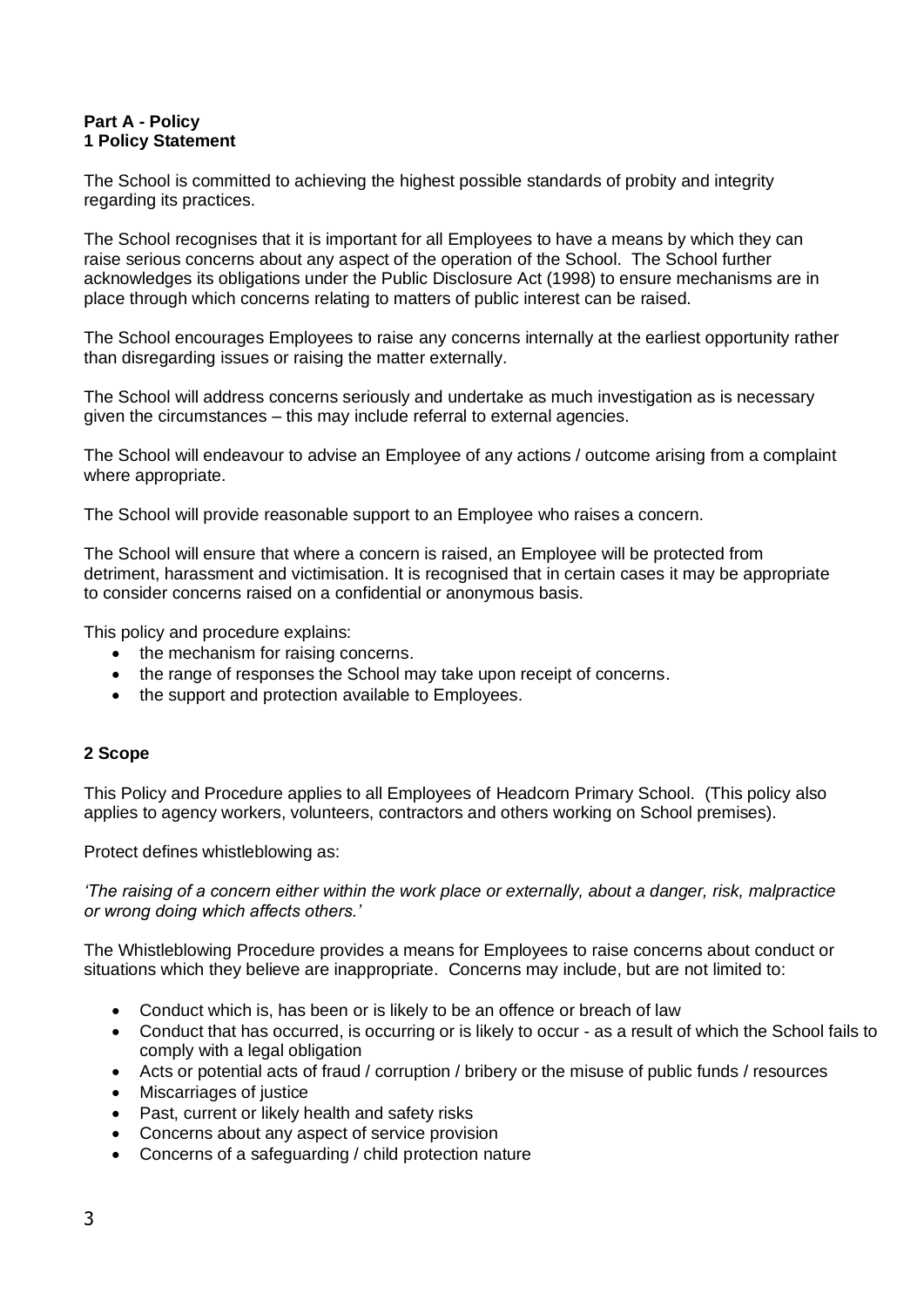- Failure to have due regard to the need to prevent people from being drawn into terrorism (the 'Prevent Duty')
- Unethical or unprofessional conduct that causes concern
- The deliberate concealment of information relating to concerns listed above

Concerns relating to an individual's own employment should be raised through the School's grievance and harassment procedures.

Employees may raise concerns about the practice of anyone who works for or on behalf the School including:

- All Employees
- Governors
- Volunteers
- Contractors

Concerns that Employees have may be raised individually or collectively. If collective concerns are raised staff should be prepared to give their own account during any investigation, should this be required.

There is no time limit for raising a concern – however Employees are encouraged to do so at the earliest opportunity since it may be difficult to address a matter if a significant time has elapsed.

#### <span id="page-3-0"></span>**3 Adoption Arrangements and Date**

This procedure was adopted by the Governing Body of Headcorn Primary School on 9<sup>th</sup> March 2021 and supersedes any previous Whistleblowing Policy and Procedure.

This policy will be reviewed by Headcorn Primary School every three years or earlier if there is a need. This will involve consultation with the recognised unions.

#### <span id="page-3-1"></span>**4 Responsibilities of the School**

- To foster a culture where Employees can feel confident in raising concerns
- To ensure concerns are fully considered, investigated as necessary and action taken as appropriate
- To ensure that Employees raising concerns receive feedback on any action taken where appropriate
- To make Employees aware how they can take matters further if they are not satisfied
- To reassure Employees that they will be protected against detriment and reprisal should they raise a concern

#### <span id="page-3-2"></span>**5 Responsibilities of the Employee**

- To raise concerns only where there is a reasonable suspicion for doing so
- Not to knowingly raise a false allegation with malicious or vexatious intent
- To engage with internal / external actions to address any concerns by attending meetings and / or participating in any investigation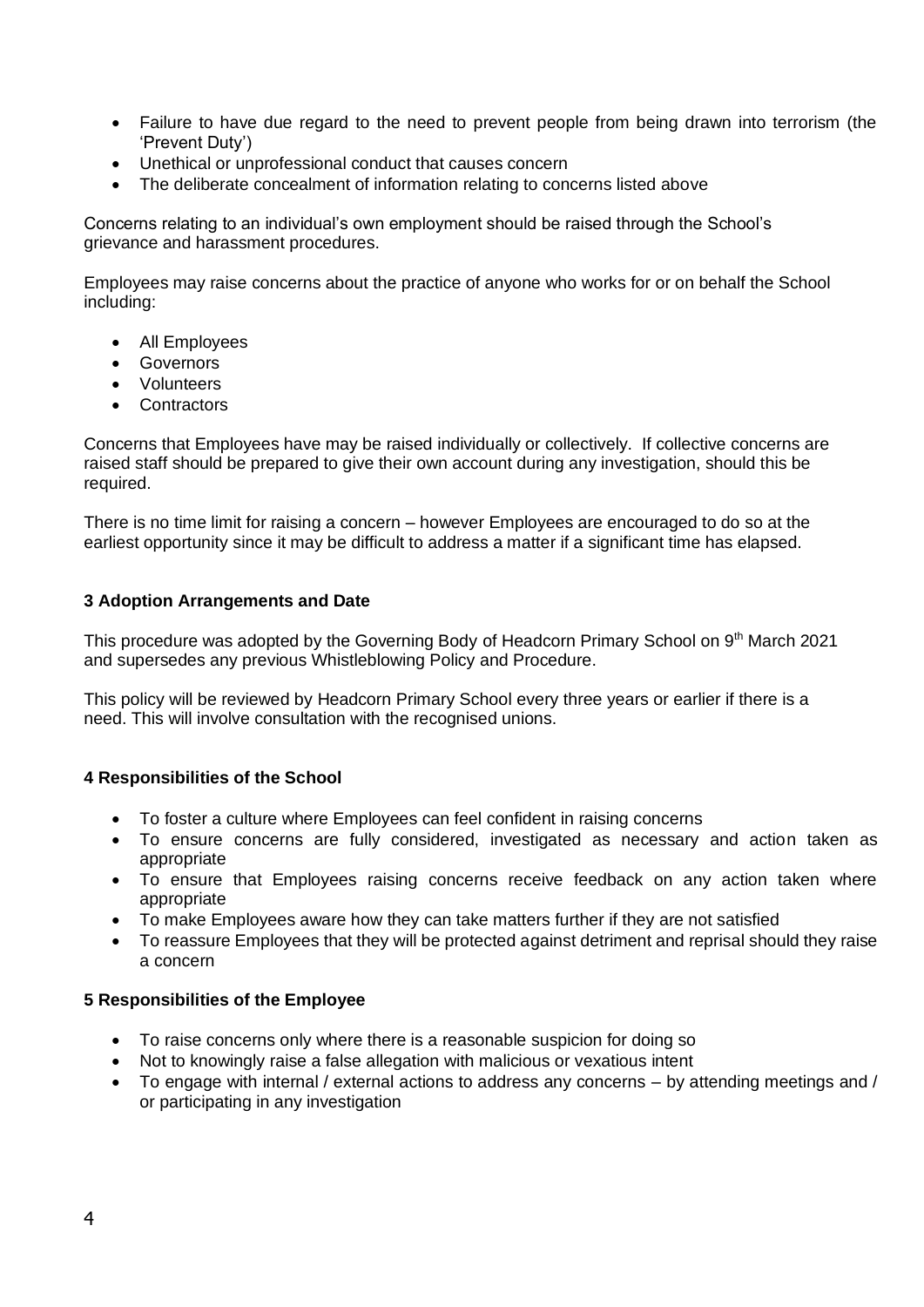#### <span id="page-4-0"></span>**6 Trade Union Representation**

Employees may wish to consult and seek guidance from their Trade Union representative before making a disclosure under this procedure.

Employees may be accompanied to any meeting by a trade union representative or workplace colleague who is not involved in the area of work to which the concern relates.

#### <span id="page-4-1"></span>**7 Responsible Officer and Monitoring of Complaints**

The Governing Body has overall responsibility for the maintenance and operation of this policy and procedure.

The Head Teacher will ensure the effective implementation of the whistleblowing arrangements, providing training as appropriate, and undertake an annual audit of the whistleblowing arrangements, reporting the outcome to the Full Governing Body.

The Head Teacher will consider:

- The number and types of concerns raised and the outcomes of the investigations.
- Feedback from individuals who have used the arrangements
- Any complaints of victimisation
- Any complaints of failures to maintain confidentiality
- Any relevant litigation
- The level of staff awareness, trust and confidence in the arrangements

Any reporting will not identify the parties to the complaint.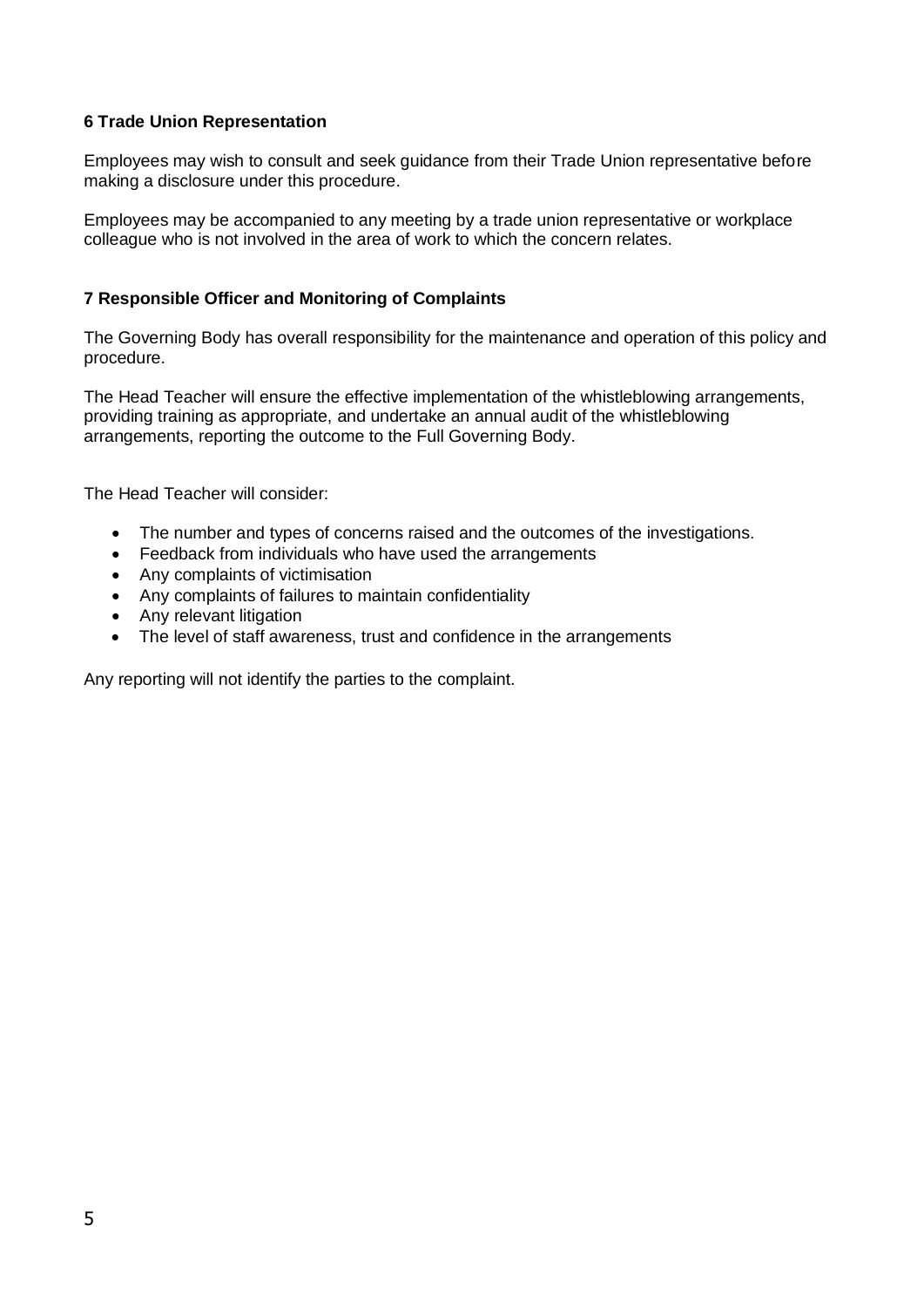#### <span id="page-5-0"></span>**Part B – Procedure**

#### <span id="page-5-1"></span>**8 Raising a Concern**

Wherever possible Employees should initially raise concerns openly with their line manager or the Head Teacher.

In instances of serious concern or where the complaint involves the line manager or Head Teacher, complaints may be raised with the Chair of Governors.

Should the Head Teacher have concerns – these should be raised with the Chair of Governors in the first instance.

Please refer to Appendix 1 for the appropriate internal contacts

Concerns may be raised verbally or in writing.

A concern raised in writing should:

- Set out the background and history of the concern giving names, dates and places where possible
- Give the reason why the Employee is particularly concerned about the situation
- For clarity it would be helpful for the Employee to state that they wish their concerns to be addressed under the whistleblowing procedure

An Employee is not expected to prove the validity of their concern, however they will need to demonstrate that there are sufficient and reasonable grounds for their complaint. Further investigation may be hampered if there is only limited evidence to support the concern raised.

An Employee may invite a Trade Union representative to support them in raising a concern or raise the matter on their behalf or at a subsequent meeting to explore the complaint.

#### <span id="page-5-2"></span>**9 How the School will respond**

Preliminary enquiries may be made to decide on the appropriate course of action. This may necessitate further discussion with the Employee who has raised the concern.

On occasion it may not be appropriate for the person who receives the complaint to progress the concern and the matter may be referred to another individual within the School or an external organisation.

It may be possible to resolve some concerns informally by agreed action without the need for further formal investigation.

Where it is not possible to resolve the matter informally, the action taken by the School will depend on the nature of the concern and may include:

- Undertaking an internal management or disciplinary investigation
- Referral to KCC's Head of Internal Audit (please note this is a requirement in all cases of suspected financial irregularity in maintained schools)
- Referral to an external auditor
- Referral to another regulatory authority
- Referral to the Police
- Referral to the Local Authority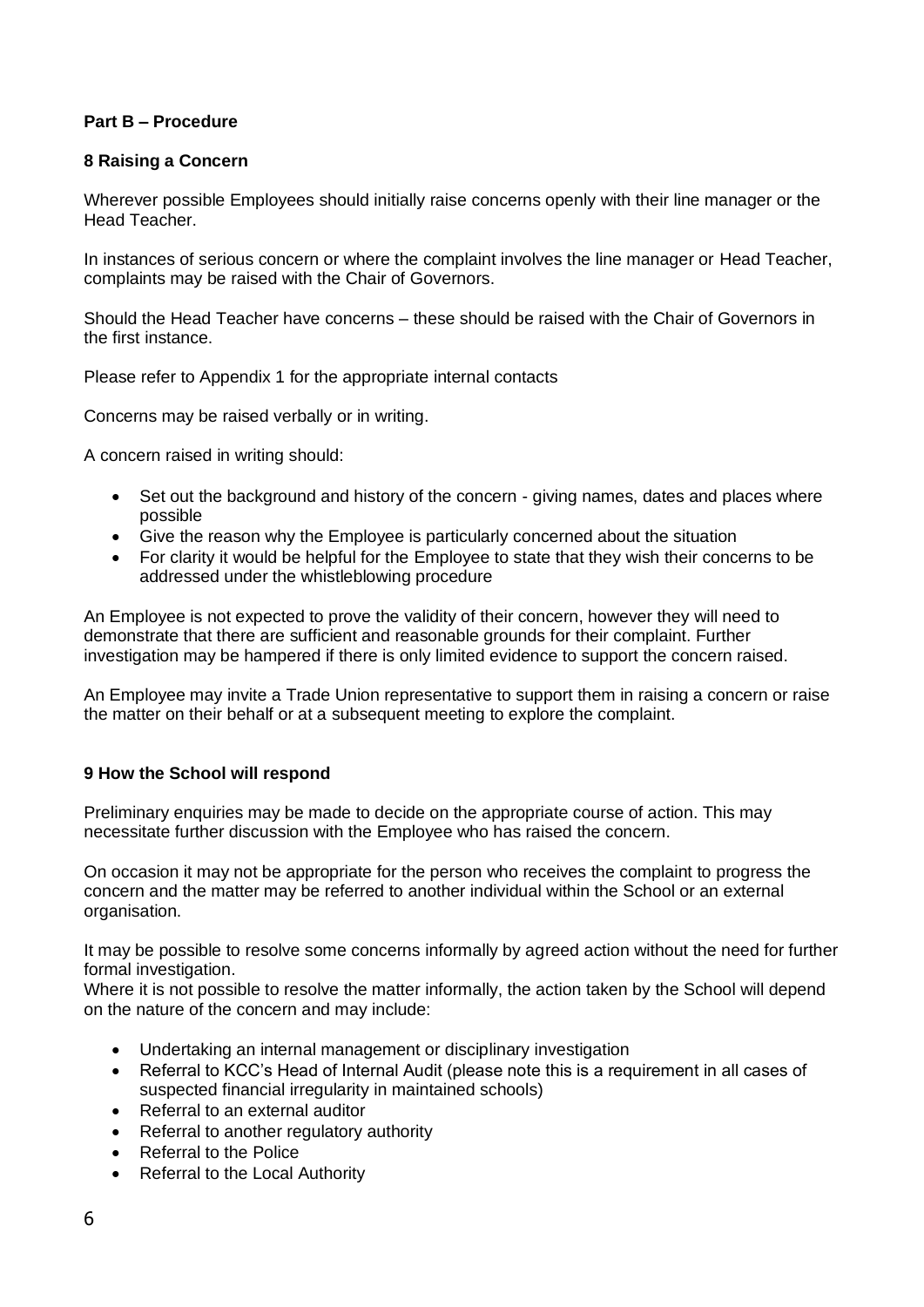Within 10 working days of receipt of any concern, the person progressing the matter will write to the Employee to:

- acknowledge that the concern has been received.
- indicate how and through whom the School proposes to address the matter including whether further investigation or referral to another organisation will be made.
- give an estimate of how long the investigation will take.
- indicate whether further information will be sought from the Employee and the arrangements for obtaining this where known.

The form of further contact between the Employee and the person progressing the complaint will depend on the nature of the matter raised and the follow up action required.

In instances where an investigation is prolonged or referral to an external agency takes place – arrangements will be made to provide the Employee with situational updates as far as is practicable.

On occasion the person considering the complaint may determine that it is not appropriate for further action to be taken. This may include where:

- There is no evidence that malpractice has occurred.
- The matter is / has been the subject of internal proceedings under another school policy.
- The matter is / has been the subject of external legal proceedings / been referred to another external agency.
- A false and malicious or vexatious complaint has been made.

#### <span id="page-6-0"></span>**10 Notification of the Outcome of the Concern**

The School recognises that an Employee raising a concern would wish to be assured that the matter has been fully addressed. Feedback will be provided on the outcome of the complaint, wherever possible.

In some circumstances however it may not be appropriate or permissible to share this information (for example where legal / disciplinary or regulatory authority action is pending or if sharing information may infringe the duty of confidence owed to a third party). Where it is not appropriate to provide detailed feedback the Employee will be advised that the matter has been addressed or concluded as far as is practicable.

Where a matter is not to be considered further the Employee who raised the complaint will be advised of this in writing.

#### <span id="page-6-1"></span>**11 How the matter may be taken further**

This procedure is intended to provide Employees with a mechanism to raise concerns internally within the School.

Should this process be exhausted, and the Employee feels that matters have not been fully / appropriately addressed or that concerns are ongoing they may wish to raise the matter outside of the School.

Appropriate contacts are listed at Appendix 1.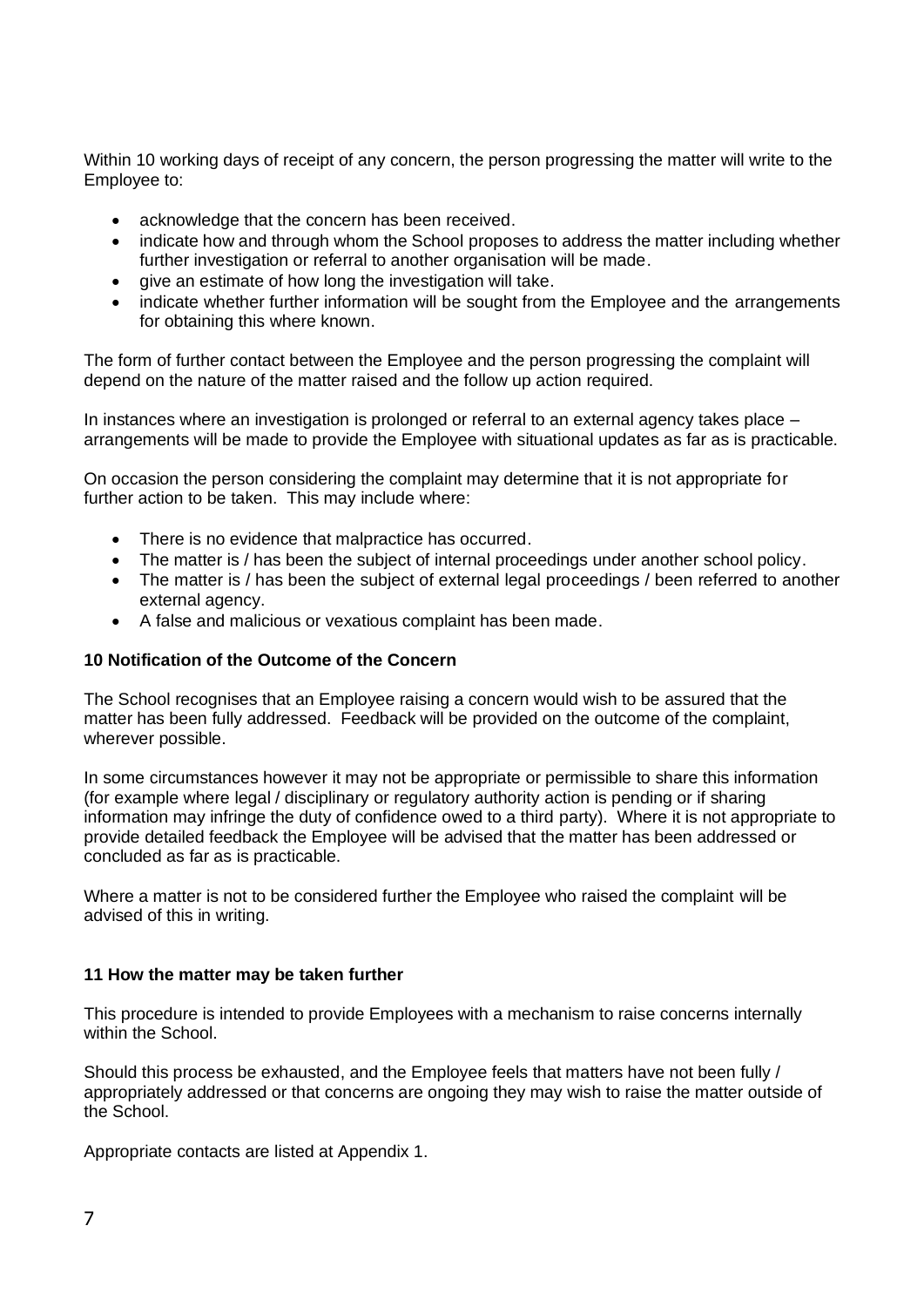An Employee who intends to raise a concern externally is encouraged to consider carefully whether this is the most appropriate form of action to resolve the issue and whether all reasonable internal steps have been taken.

If a matter is raised outside of the School, an Employee should take all reasonable steps to ensure that confidential or privileged information is not disclosed.

#### <span id="page-7-0"></span>**12 Protection and Support for Employees**

The School will take reasonable measures to support and protect Employees who raise concerns.

#### **Protection from Detriment**

Employees raising a concern with reasonable suspicion for doing so will not be subject to discrimination, harassment or victimisation. Should an Employee believe they have been subject to detriment or retribution they should report this to the Chair of Governors who may address the matter in accordance with the School's disciplinary procedure.

No action will be taken against an Employee where concerns raised are subsequently unproven.

However disciplinary action may be taken against individuals who knowingly make 'false, malicious and / or vexatious allegations.

Should an employee commit a criminal offence in raising a concern (e.g. accepting a bribe or an act of corruption) – protection from detriment may be lost and the Employee may be subject to the School's disciplinary procedures.

## **Confidentiality**

The best way to raise a concern is to do so openly. Openness makes it easier for the School to assess and investigate the issue. However, it is recognised that there may be some circumstances where an Employee would prefer to raise a concern in confidence. Employees should make the School aware of this when raising their concern.

Where appropriate every effort and consideration will be given to arrangements to maintain the Employee's confidentiality – including off site meetings where appropriate.

Every effort will be made not to reveal the Employee's identity, without their prior consent, if this is their wish.

However, in certain cases, it may not be possible to maintain confidentiality if the concern is subject to an external / police investigation where disclosure is required. An Employee will be advised should there be a possibility that their confidentiality cannot be maintained.

#### **Anonymous Concerns**

Employees are encouraged to put their name to any allegation where possible.

Anonymous allegations will be considered and investigated at the School's discretion.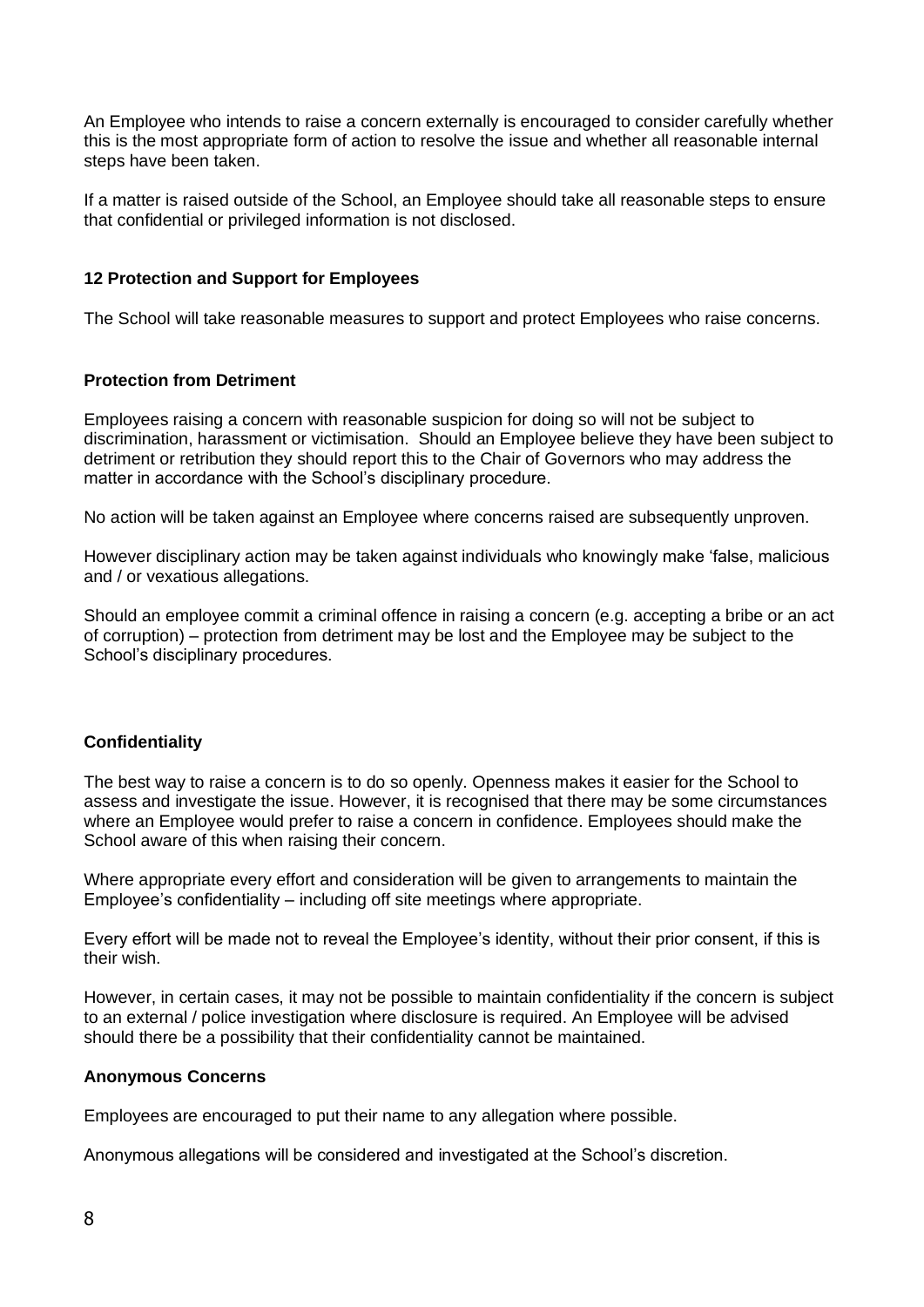In exercising the discretion, the following factors may be considered:

- The seriousness of the issues raised.
- The credibility of the concern; and
- The likelihood of confirming the allegation from attributable sources.

It should be noted that it may be more difficult to address the concern, support an Employee or advise them of the outcome where a concern is reported anonymously.

#### **Support**

Employees who raise a concern may wish to make use of the confidential counselling service provided by the School, if appropriate.

Employees may also wish to consult their professional association or Trade Union if they are a member.

Other sources of support are provided in Appendix A.

Should an employee be required to give evidence in criminal or disciplinary proceedings – consideration will be given to appropriate support.

#### <span id="page-8-0"></span>**13 Other Concurrent Processes**

Where a complaint is raised under the whistleblowing procedure this will not in itself be sufficient to halt any other ongoing processes relating to absence, conduct, performance or redundancy.

However, each case will be considered on its merits to ensure that the School is acting reasonably.

#### <span id="page-8-1"></span>**14 Record Keeping**

Notes may be taken of all meetings with the Employee held under this procedure. Where notes are taken a copy will be made available to the Employee.

All records relating to the management of whistleblowing disclosures will be gathered, processed, held and shared in accordance with the requirements of the General Data Protection Regulations and Data Protection Act (2018). In certain limited circumstances information may be shared by the school for the purpose of managing the disclosure.

Please refer to the School's GDPR Policy and Privacy Notice for further details.

A central record of whistleblowing will be maintained by the Governing Body. This record will include, a summary of the concern raised, action taken and the resulting outcome. Senior staff or Governors who receive whistleblowing concerns must ensure the concern is recorded.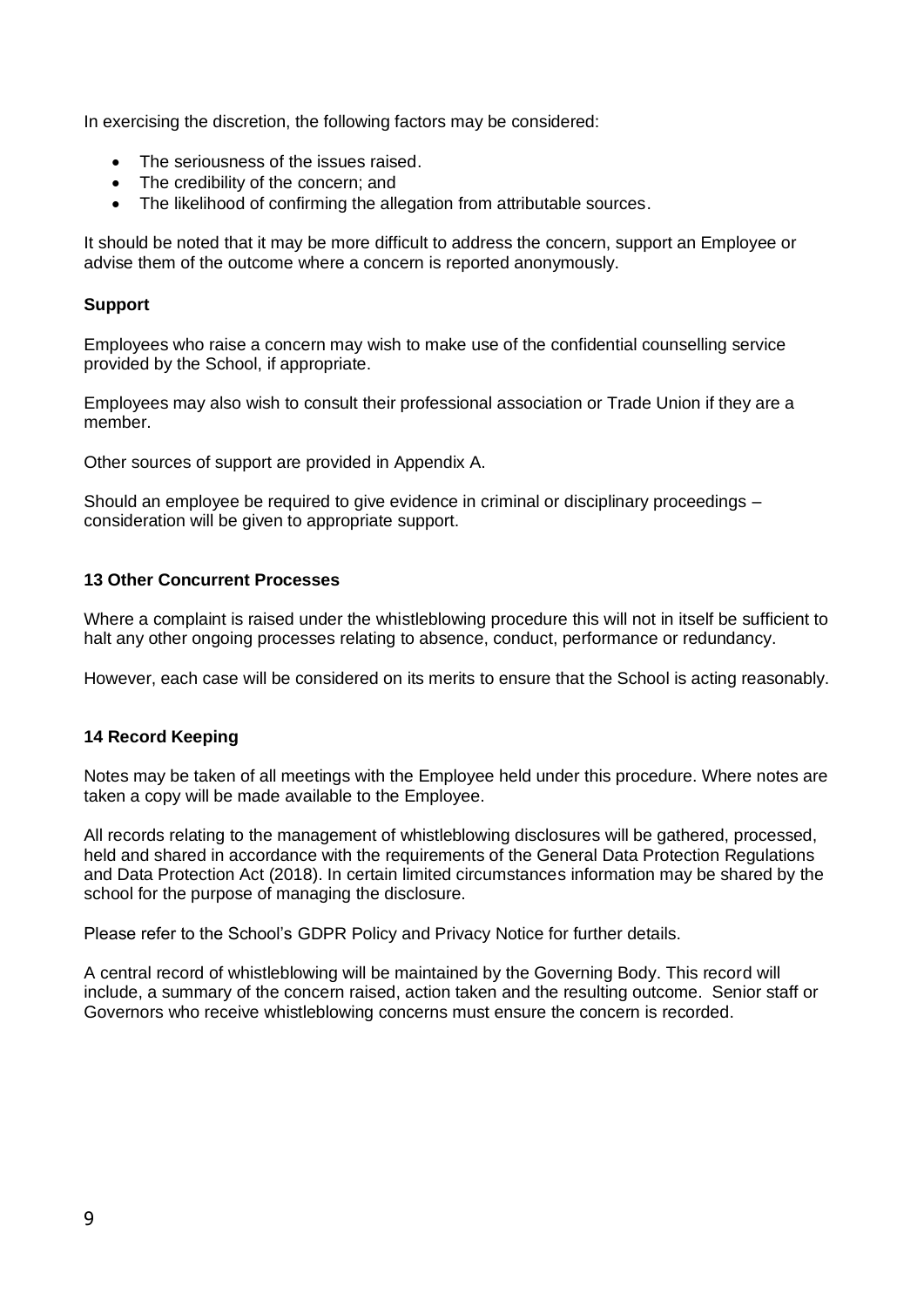## <span id="page-9-0"></span>**Appendix A: Contact Details**

It is the usual expectation that an Employee will have endeavoured to raise the concern internally within the school before referring the matter to an external organisation.

#### **Internal**

| Contact                                              | <b>Telephone Number</b> | Email                                |
|------------------------------------------------------|-------------------------|--------------------------------------|
| Sarah Symonds<br><b>Head Teacher</b>                 | 01622 891289            | Sarah.symonds@headcorn.kent.sch.uk   |
| Jack Keeler<br><b>Chair of Governors</b>             | 01622 891289            | Jack.keeler@headcorn.kent.sch.uk     |
| Naomi Henderson<br><b>School Business</b><br>Manager | 01622 891289            | Naomi.henderson@headcorn.kent.sch.uk |

Or in writing to the above named at the following address:

Headcorn Primary School Kings Road **Headcorn** Kent Kent TN279QT

#### **External**

Matt Dunkley Corporate Director – Children, Young People and Education Kent County Council Sessions House County Road Maidstone ME14 1XQ

Via KCC's Whistleblowing Helpline on 03000 414 500 or by emailing

internalaudit@kent.gov.uk